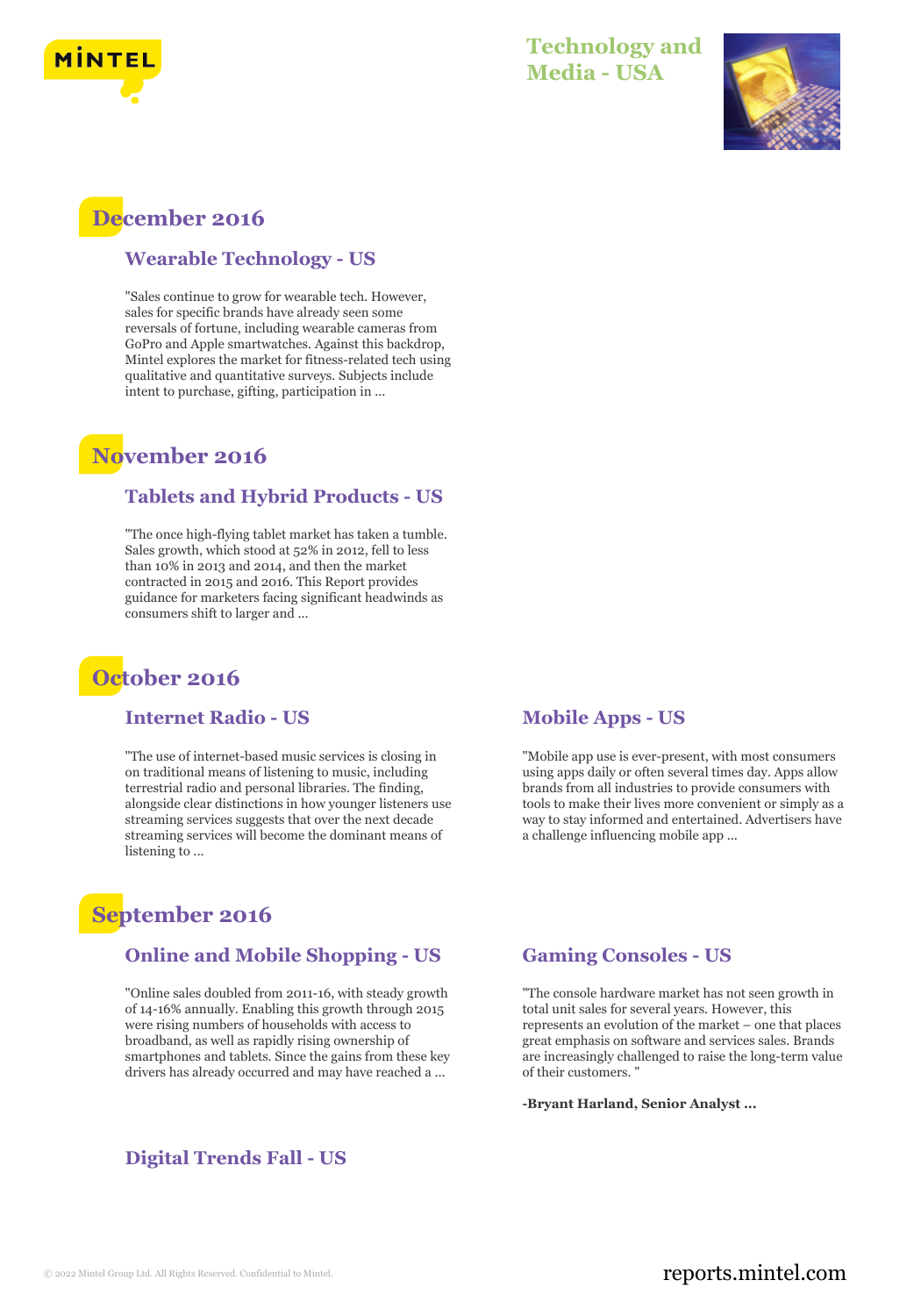



"The line between hardware markets and software markets continues to blur as companies from both sides partner up to change the experience of interacting with physical devices. Brands must also be ready for the upcoming flood of data-generating devices as consumer adoption of smart products rises."

# **August 2016**

### **Televisions - US**

"New televisions are pushing the boundaries on screen sizes and resolutions, and these attributes do capture consumer interest. However, many brands have struggled to maintain revenue in light of tight competition and market saturation. The maturation of smart televisions will bring new challenges to the market. Namely, televisions will be ...

# **July 2016**

### **Advertising: Mobile, TV and Internet - US**

"The advertising landscape is more complex than ever as consumers now relate to ads across television, online, and mobile platforms. Consumers can be influenced by marketing messages, but only if the message is received over the most strategic platform."

### **June 2016**

#### **Attitudes Toward Gaming - US**

The video game market is benefitting from a growing audience, but this also means that consumers are placing new pressures and demands on the video game industry. While many gamers don't have the time to play as much as they would like, they still like to be competitive and are ...

# **May 2016**

**Consumer Attitudes Toward FinTech - US**

### **Content Consumption: TV and Movies - US**

"Understanding how consumers watch movies and TV, how much they spend, what providers they use, and what drives their behavior is critical for companies hoping to reach them – including both producers and distributors of video content as well as advertisers who leverage that content. In this Report, Mintel examines ...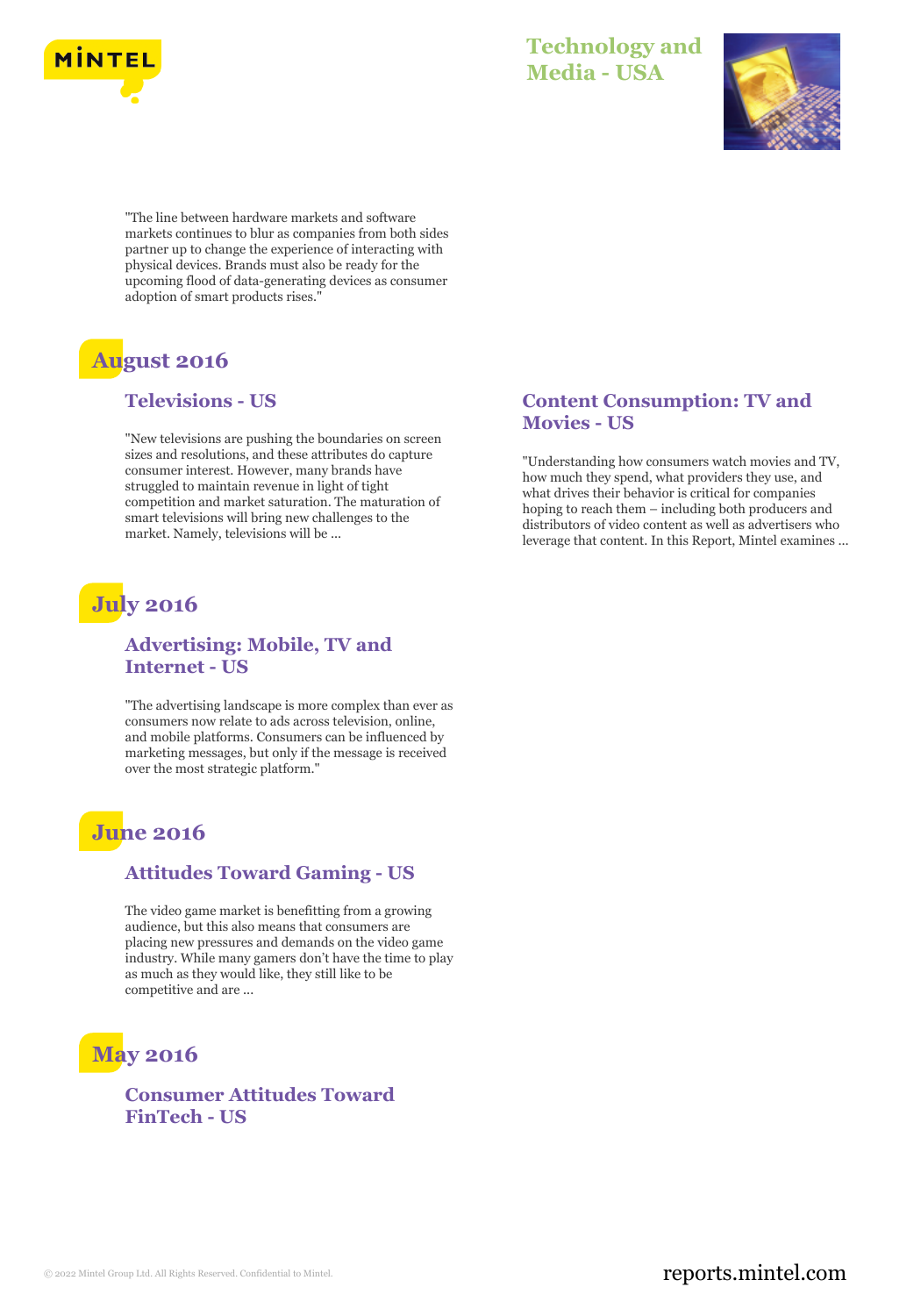



FinTech start-ups are fundamentally altering how consumers interact with financial services by delivering these services faster and by factoring in an ever-growing volume and variety of data for assessing the value of potential customers. Traditional finance brands are also leveraging the innovations that have emerged from the FinTech scene. Mobile ...

# **April 2016**

### **Digital Trends Spring - US**

"Consumers feel ambivalent toward technology. They are both highly connected and concerned about the social impact of this connectivity. As a result, companies are caught in a balancing act that, on one hand, challenges them to engage and entertain their targets. On the other, brands must avoid overwhelming consumers with ...

## **March 2016**

### **Home Communication Services - US**

"The issues that face home TV, internet, phone, and security services are daunting. Pay TV service is on the decline with 25-34s, who are the least likely to subscribe, a trend indicative of the desirability of internet delivery of video in lieu of linear channels."

## **February 2016**

#### **Mobile Network Providers - US**

"What with most adults already being cellular service subscribers, there is little to no opportunity to increase the number of subscriber lines, outside of nominal additions related to overall population growth. Simultaneously, the amount consumers have typically paid per month for service has shown little increase in the 21st century ...

### **January 2016**

**Laptops and Desktops - US**

#### **Smart Homes - US**

"Only in the past few years has the smart home market emerged onto solid footing following a variety of early product failures, such as \$20,000 smart refrigerators that were soundly rejected by consumers. The shift to a more attractive product mix came when manufacturers not only brought down prices ...

#### **Mobile Phones - US**

"Growth in the mobile phones market has slowed down as smartphone ownership hits 80% of consumers. Brands are being pressured to maintain price competitiveness while continually innovating; much of this innovation will come from the software and content side of mobile phones, but there may be hardwarecentric opportunities as next-generation ...